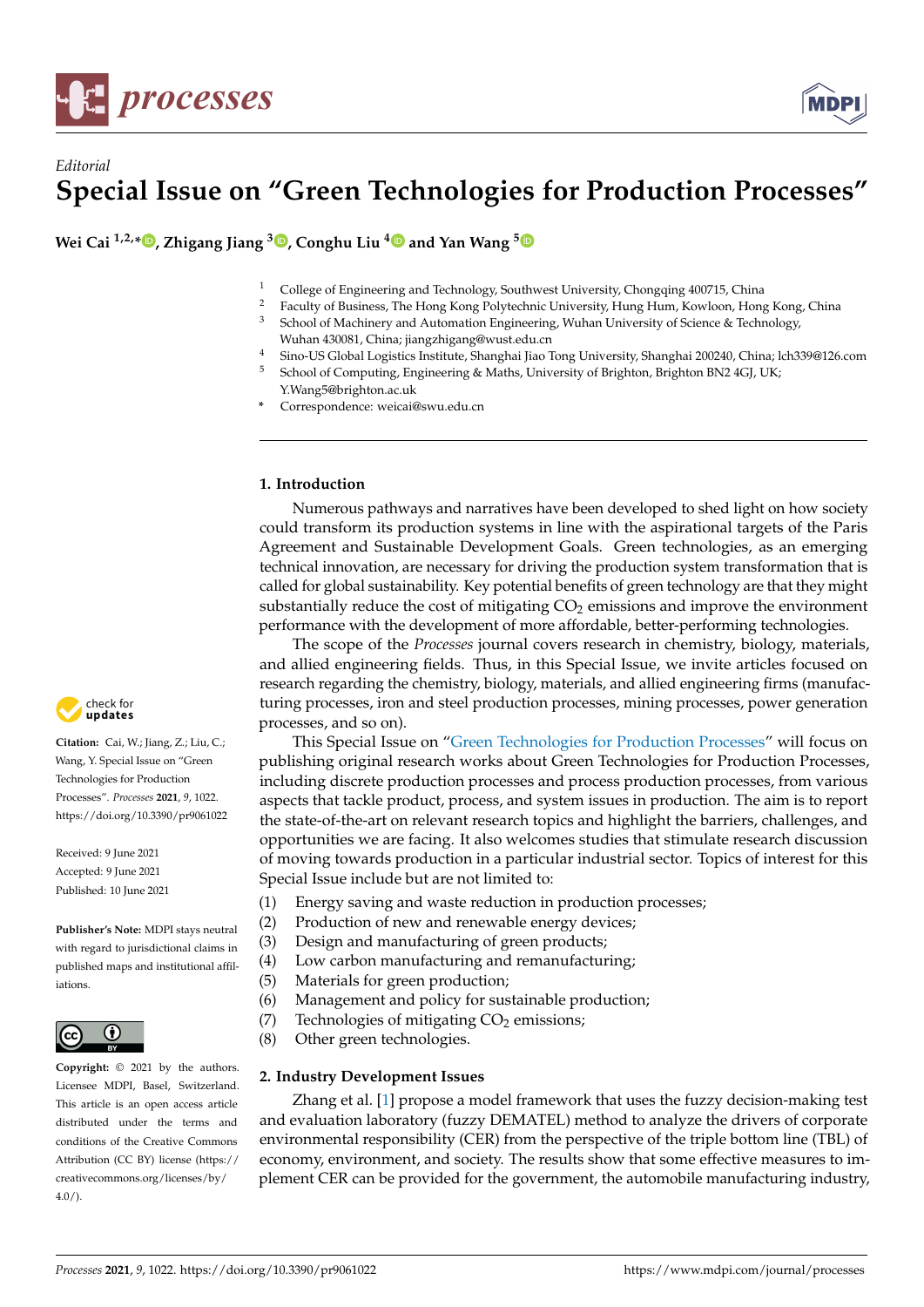and the public to promote sustainable development of the Chinese Auto Manufacturing Industry (CAMI). Zhang et al. [\[2\]](#page-3-1) propose a multicriteria decision-making (MCDM) method considering the circular economy in order to select the best reverse logistics provider for remanufacturing. In this article, a circularity dimension is included in the evaluation criteria. Then, analytic hierarchy process (AHP) is used to calculate the global weights of each criterion, which are used as the parameters in selecting RL providers. Finally, technique for order of preference by similarity to ideal solution (TOPSIS) is applied to rank reverse logistics providers with three different modes. Wang et al. [\[3\]](#page-3-2) construct a sustainability evaluation method of logistics parks based on energy; analyze the input (energy, land, investment, equipment, information technology, and human resources) and output (income and waste) of logistics parks from the perspective of energy; study the characteristics of the emergy flow of logistics parks; and construct the function, structure, ecological efficiency, and sustainable development indexes of logistics parks. The results reveal the internal relationship among economic, environmental, and social benefits of logistics parks through emergy and provides theoretical and methodological support for the sustainable development of logistics parks. Zhang et al. [\[4\]](#page-3-3) present a literature review on reverse logistics (RL) supplier selection in terms of criteria and methods and propose a three-stage typology of decision-making frameworks to understanding RL supplier selection. The results show that reverse logistics (RL) is closely related to remanufacturing and could have a profound impact on the remanufacturing industry. Ivascu [\[5\]](#page-3-4) proposes a hierarchical framework for sustainability assessment of manufacturing industry in Romania. This hierarchical framework can be customized in detail for the specific of each organization and can be adapted in other industries, including banking, retail, and other services. It can be observed that waste management and the interests of the stakeholders are major implications that must be measured and properly motivated.

#### **3. New Energy Issues**

Wu et al. [\[6\]](#page-3-5) construct a forecasting model based on a correlation test, the cuckoo search optimization (CSO) algorithm and extreme learning machine (ELM) method in order to forecast and analyze the developing potential of electric power substitution. The results showed that the CSO-ELM model has great forecasting accuracy. Bu and Zhang [\[7\]](#page-3-6) propose a data-driven prospect analysis framework to evaluate the activated potential under two kinds of nearby accommodation approaches and to explore the completion prospect of this new obligated quota from provincial levels. They analyze two accommodation approach of the pathway for the former is to activate more provincial accommodation potential either via releasing system flexibility or by substituting generation right, and the pathway for the latter is to introduce trans-regional or trans-provincial accommodation and import more renewable energy power. Li et al. [\[8\]](#page-3-7) present the current development status and GHG (greenhouse gas) mitigation effect of the straw-based biomass power plants in Anhui Province in China. They consider that the large-scale development of biomass power plants remains a challenge for the future, especially in areas of AHP with a low biomass density.

#### **4. Process Design Issues**

Lu et al. [\[9\]](#page-3-8) propose an all-factors analysis approach on energy consumption in the blast furnace iron making process (BFIMP). The results show that the improvement of some material flows, energy flows, and operation parameters could increase the amount of the pulverized coal injection ratio (PCIR), such as sinter size, ore grade, sinter grade, M10, blast volume, blast temperature, and especially for sinter alkalinity. Zhang et al. [\[10\]](#page-3-9) address a coincineration scheme for mixing multi-component wastes in a rotary kiln for waste disposal from pesticide production. Their results show that the rotary kiln incineration and flue gas treatment processes were successfully applied in engineering for green production of pesticides. In order to achieve carbon efficiency improvement and save costs, Hu et al. [\[11\]](#page-3-10) establish a carbon emission and processing cost models of the grinding process. Considering the constraints of machine tool equipment performance and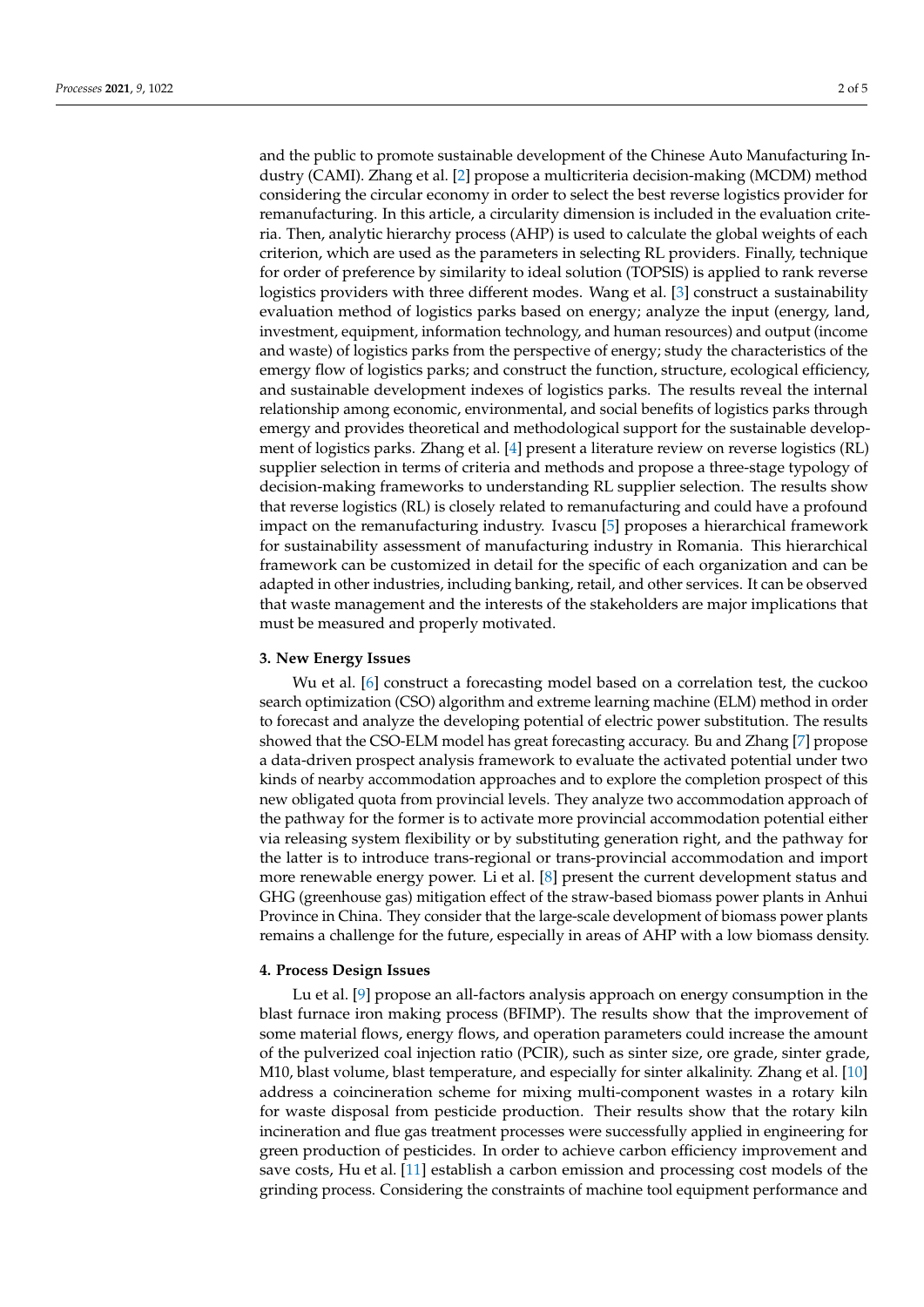processing quality requirements, the grinding wheel's linear velocity, cutting feed rate, and the rotation speed of the workpiece were selected as the optimization variables, and the improved NSGA-II algorithm was applied to solve the optimization model. Considering that the process parameters of hot stamping considerably influence the product forming quality and energy consumption, Gao et al. [\[12\]](#page-3-11) introduce the energy-economizing indices of hot stamping with multiobjective consideration of energy consumption and product forming quality to find a pathway by which to obtain optimal hot stamping process parameters. The obtained results may be used for guiding process optimization regarding energy saving and the method of manufacturing parameters selection. Hu et al. [\[13\]](#page-3-12) based on the basic theory of fluid–solid coupling, the correlation definition between coal porosity and permeability, and previous studies on the influence of adsorption expansion, change in pore free gas pressure, and the Klinkenberg effect on gas flow in coal derive a mathematical model of the dynamic evolution of coal permeability and porosity. Numerical simulation results show that the solution can effectively guide gas extraction and discharge during mining.

## **5. Scheduling and Planning Issues**

Considering carbon emissions, Sun et al. [\[14\]](#page-3-13) establish a multiobjective flexible job shop scheduling problem (MO-FJSP) mathematical model with minimum completion time, carbon emission, and machine load. To solve this problem, they study six variants of the non-dominated sorting genetic algorithm-III (NSGA-III) and from the experimental results, it can be concluded that the NSGAIII-COE has significant advantages in solving the low carbon MO-FJSP. Sun et al. [\[15\]](#page-3-14) establish a multiprocess route scheduling optimization model with carbon emissions and cost as the multiobjective in order to solve the problems of flexible process route and workshop scheduling scheme changes frequently in the multivariety small batch production mode. The optimization results under single-target and multitarget conditions are contrasted and analyzed, to guide enterprises to choose a reasonable scheduling plan, improve the carbon efficiency of the production line, and save costs. Fu et al. [\[16\]](#page-3-15) focus on an optimal schedule for a micro energy grid considering the maximum total carbon emission allowance (MTEA). The results show that: (1) a micro energy grid can make the most use of the complementary characters of different energy sources to meet different energy demands for electricity, heat, cold, and gas; (2) the risk aversion scheduling model can represent the influence of uncertainty variables in objective functions and constraints, and provide a basis for decision makers who have different attitudes; and (3) demand response (DR) can smooth the energy load curves. Liu et al. [\[17\]](#page-4-0) promotes a bilevel optimization planning approach for photovoltaic (PV)-storage charging stations. The results show that the proposed bilevel optimization model can provide a more economical and reasonable planning scheme than the single-level model, and can reduce the investment cost by 8.84%, operation and maintenance cost by 13.23%, and increase net revenue by 5.11%.

#### **6. Other Issues**

These are some accepted papers in the Special Issue "Green Technologies for Production Processes", besides the industry development issues, new energy issues, process design issues, and scheduling and planning issues. Huynh et al. [\[18\]](#page-4-1) describes a green and facile method for the preparation of multibranched gold nanoparticles using hydroquinone as a reducing agent and chitosan as a stabilizer, through ultrasound irradiation to improve the multibranched shape and stability. To provide guidance towards reducing the weight of the HFC-125 storage vessel by reducing the release pressure and to reveal the effects of release pressure on the extinguishing efficiency of HFC-125, Jin et al. [\[19\]](#page-4-2) investigate the flow and diffusion characteristics of HFC-125 under six release pressures in the present study. Results show that the degree of superheat and the injection duration both decreased with the release pressure. Lin et al. [\[20\]](#page-4-3) analyze the factors that affect the implementation of intelligent systems in motor production lines. Their research results can be provided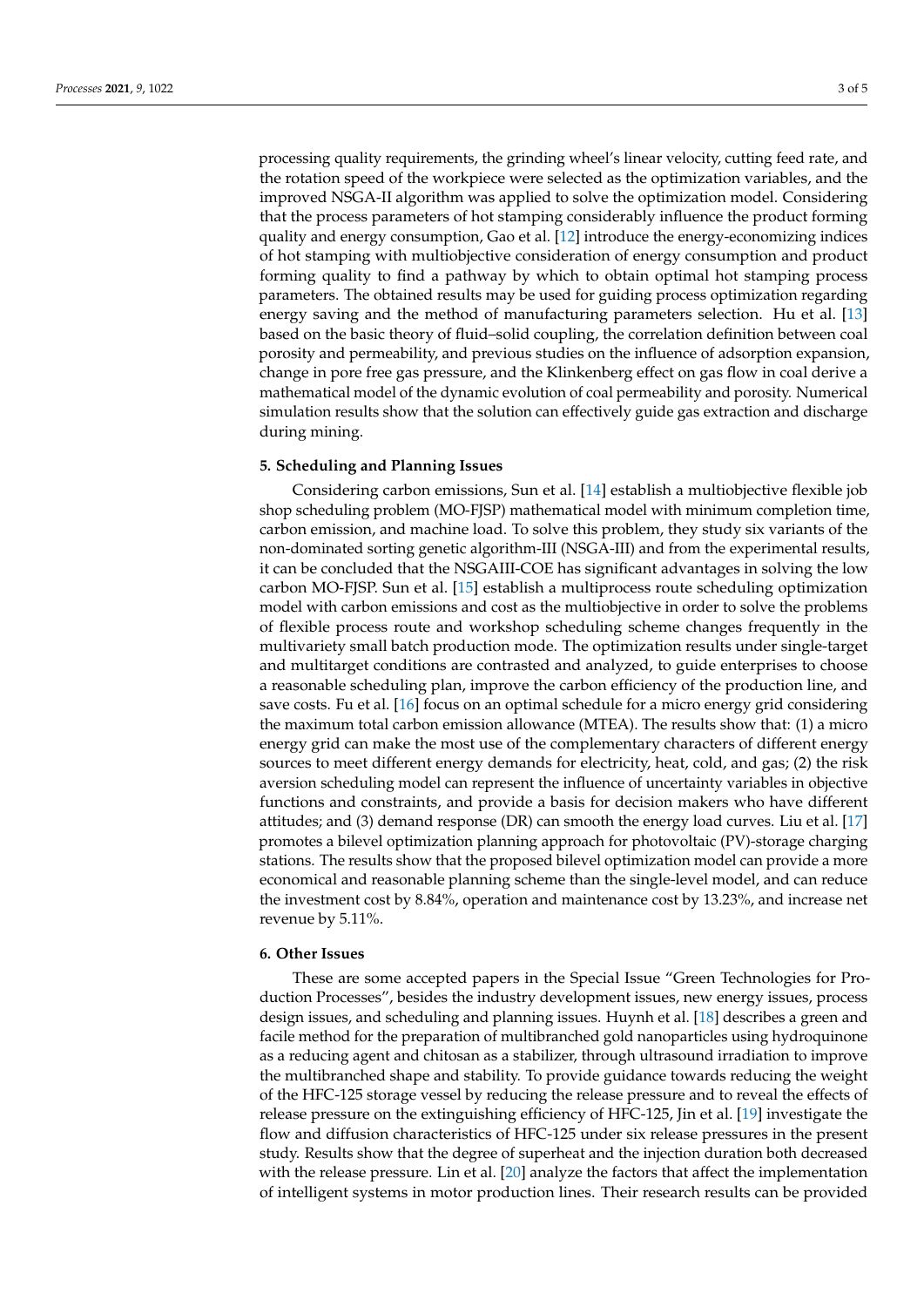as a reference for production lines that acquaint with intelligent systems. Liang et al. [\[21\]](#page-4-4) use data envelopment analysis (DEA) to analyze the production process efficiency and the effective use of input elements of greenhouse vegetables at the provincial level in China. The results reveal that many chemical fertilizers, farmyard manure, and pesticides in China are inefficient. Xia et al. [\[22\]](#page-4-5) based on the authorized remanufacturing, construct the game model between a manufacturer and a remanufacturer. The main results are as follows: the OEM could increase its profit and change its unfavorable market competition status by authorizing remanufacturing; a franchise contract could make the sustainability supply chain optimized; when the ratio of the environment effect is greater than a certain threshold, centralized decision-making could not only increase the supply chain revenue, but also reduce the impact on the environment.

We thank all the contributing authors, reviewers, and editorial team members from the journal. It would not be possible to have this Special Issue without them. We hope that this Special Issue will further promote deep research into, and the development and application of, the related theories, methods, and technologies in order to advance the field of green production processes, and achieve lasting and sustainable development of the world economy.

**Author Contributions:** W.C.; Z.J.; C.L.; Y.W.: Conceptualization, Writing—Original draft preparation, Editing and Reviewing. All authors have read and agreed to the published version of the manuscript.

**Funding:** This research received no external funding.

**Conflicts of Interest:** The authors declare no conflict of interest.

#### **References**

- <span id="page-3-0"></span>1. Zhang, H.; Zhang, M.; Yan, W.; Liu, Y.; Jiang, Z.; Li, S. Analysis the Drivers of Environmental Responsibility of Chinese Auto Manufacturing Industry Based on Triple Bottom Line. *Processes* **2021**, *9*, 751. [\[CrossRef\]](http://doi.org/10.3390/pr9050751)
- <span id="page-3-1"></span>2. Zhang, X.; Li, Z.; Wang, Y.; Yan, W. An Integrated Multicriteria Decision-Making Approach for Collection Modes Selection in Re-manufacturing Reverse Logistics. *Processes* **2021**, *9*, 631. [\[CrossRef\]](http://doi.org/10.3390/pr9040631)
- <span id="page-3-2"></span>3. Wang, C.; Liu, H.; Yu, L.; Wang, H. Study on the Sustainability Evaluation Method of Logistics Parks Based on Emergy. *Processes* **2020**, *8*, 1247. [\[CrossRef\]](http://doi.org/10.3390/pr8101247)
- <span id="page-3-3"></span>4. Zhang, X.; Li, Z.; Wang, Y. A Review of the Criteria and Methods of Reverse Logistics Supplier Selection. *Processes* **2020**, *8*, 705. [\[CrossRef\]](http://doi.org/10.3390/pr8060705)
- <span id="page-3-4"></span>5. Ivascu, L. Measuring the Implications of Sustainable Manufacturing in the Context of Industry 4.0. *Processes* **2020**, *8*, 585. [\[CrossRef\]](http://doi.org/10.3390/pr8050585)
- <span id="page-3-5"></span>6. Wu, J.; Tan, Z.; De, G.; Pu, L.; Wang, K.; Ju, L.; Tan, Q. Multiple Scenarios Forecast of Electric Power Substitution Potential in China: From Perspective of Green and Sustainable Development. *Processes* **2019**, *7*, 584. [\[CrossRef\]](http://doi.org/10.3390/pr7090584)
- <span id="page-3-6"></span>7. Bu, Y.; Zhang, X. On the Way to Integrate Increasing Shares of Variable Renewables in China: Activating Nearby Accommo-dation Potential under New Provincial Renewable Portfolio Standard. *Processes* **2021**, *9*, 361. [\[CrossRef\]](http://doi.org/10.3390/pr9020361)
- <span id="page-3-7"></span>8. Li, H.; Min, X.; Dai, M.; Dong, X. The Biomass Potential and GHG (Greenhouse Gas) Emissions Mitigation of Straw-Based Biomass Power Plant: A Case Study in Anhui Province, China. *Processes* **2019**, *7*, 608. [\[CrossRef\]](http://doi.org/10.3390/pr7090608)
- <span id="page-3-8"></span>9. Lu, B.; Wang, S.; Tang, K.; Chen, D. An All-Factors Analysis Approach on Energy Consumption for the Blast Furnace Iron Making Process in Iron and Steel industry. *Processes* **2019**, *7*, 607. [\[CrossRef\]](http://doi.org/10.3390/pr7090607)
- <span id="page-3-9"></span>10. Zhang, B.; He, J.; Hu, C.; Chen, W. Experimental and Numerical Simulation Study on Co-Incineration of Solid and Liquid Wastes for Green Production of Pesticides. *Processes* **2019**, *7*, 649. [\[CrossRef\]](http://doi.org/10.3390/pr7100649)
- <span id="page-3-10"></span>11. Hu, M.; Sun, Y.; Gong, Q.; Tian, S.; Wu, Y. Multi-Objective Parameter Optimization Dynamic Model of Grinding Processes for Promoting Low-Carbon and Low-Cost Production. *Processes* **2019**, *8*, 3. [\[CrossRef\]](http://doi.org/10.3390/pr8010003)
- <span id="page-3-11"></span>12. Gao, M.; Wang, Q.; Li, L.; Ma, Z. Energy-Economizing Optimization of Magnesium Alloy Hot Stamping Process. *Processes* **2020**, *8*, 186. [\[CrossRef\]](http://doi.org/10.3390/pr8020186)
- <span id="page-3-12"></span>13. Hu, S.; Liu, X.; Li, X. Fluid–Solid Coupling Model and Simulation of Gas-Bearing Coal for Energy Security and Sustainability. *Processes* **2020**, *8*, 254. [\[CrossRef\]](http://doi.org/10.3390/pr8020254)
- <span id="page-3-13"></span>14. Sun, X.; Wang, Y.; Kang, H.; Shen, Y.; Chen, Q.; Wang, D. Modified Multi-Crossover Operator NSGA-III for Solving Low Carbon Flexible Job Shop Scheduling Problem. *Processes* **2020**, *9*, 62. [\[CrossRef\]](http://doi.org/10.3390/pr9010062)
- <span id="page-3-14"></span>15. Sun, Y.; Gong, Q.; Hu, M.; Yang, N. Multi-Objective Optimization of Workshop Scheduling with Multiprocess Route Considering Logistics Intensity. *Processes* **2020**, *8*, 838. [\[CrossRef\]](http://doi.org/10.3390/pr8070838)
- <span id="page-3-15"></span>16. Fu, X.; Fan, W.; Lin, H.; Li, N.; Li, P.; Ju, L.; Zhou, F.; Li, A. Risk Aversion Dispatching Optimal Model for a Micro Energy Grid Integrating Intermittent Renewable Energy and Considering Carbon Emissions and Demand Response. *Processes* **2019**, *7*, 916. [\[CrossRef\]](http://doi.org/10.3390/pr7120916)